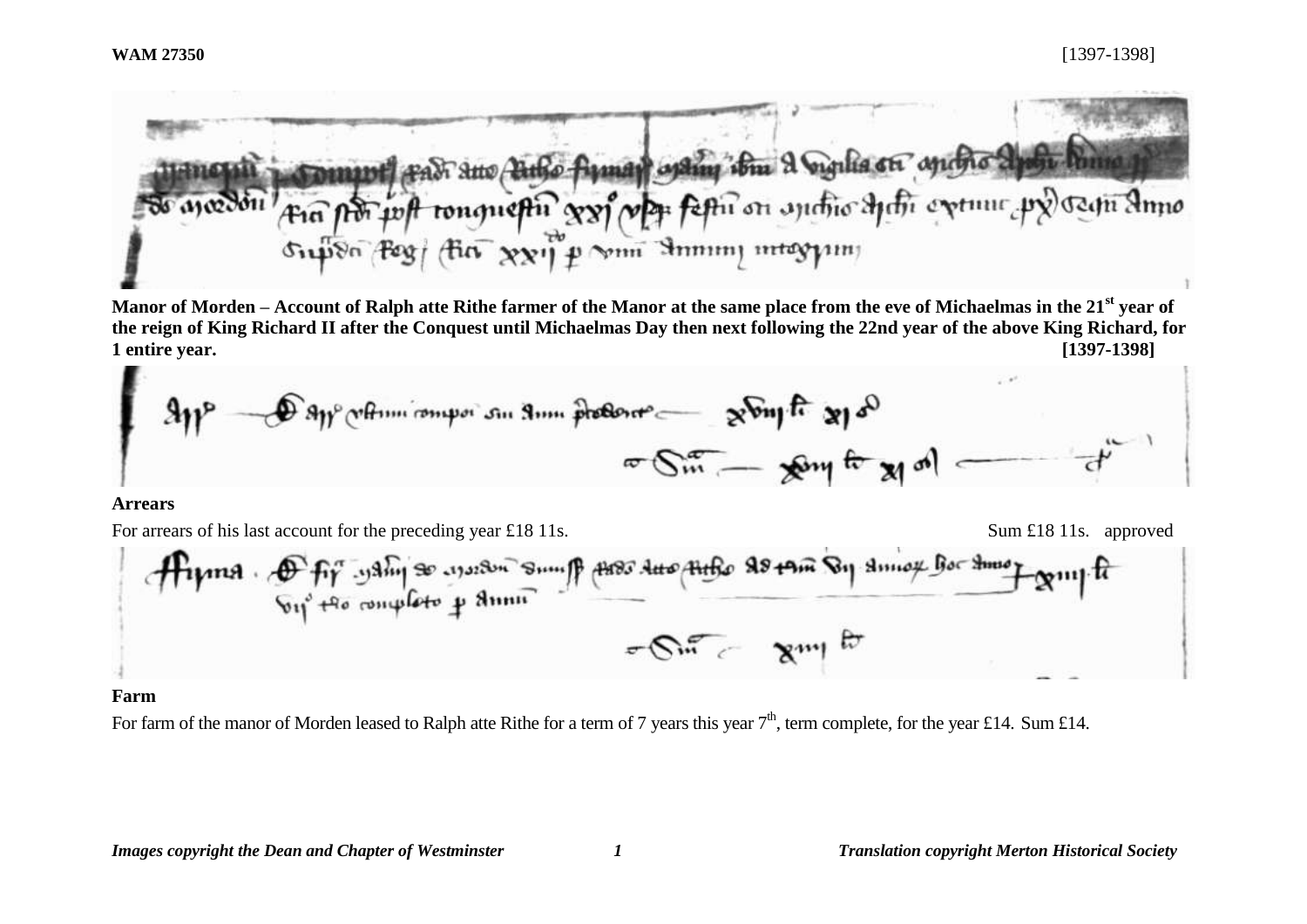

## **Sale of stock**



# **Profits of court**

For one Court with View held at the same place Monday 1<sup>st</sup> July, 28s 6d. Sum 28s 6d.

$$
\int \int u^{\frac{1}{2}} \tau \, \mathrm{d} \tau \, \mathrm{d} \tau \, \mathrm{d} \tau \, \mathrm{d} \tau \, \mathrm{d} \tau \, \mathrm{d} \tau \, \mathrm{d} \tau \, \mathrm{d} \tau \, \mathrm{d} \tau \, \mathrm{d} \tau \, \mathrm{d} \tau \, \mathrm{d} \tau \, \mathrm{d} \tau \, \mathrm{d} \tau \, \mathrm{d} \tau \, \mathrm{d} \tau \, \mathrm{d} \tau \, \mathrm{d} \tau \, \mathrm{d} \tau \, \mathrm{d} \tau \, \mathrm{d} \tau \, \mathrm{d} \tau \, \mathrm{d} \tau \, \mathrm{d} \tau \, \mathrm{d} \tau \, \mathrm{d} \tau \, \mathrm{d} \tau \, \mathrm{d} \tau \, \mathrm{d} \tau \, \mathrm{d} \tau \, \mathrm{d} \tau \, \mathrm{d} \tau \, \mathrm{d} \tau \, \mathrm{d} \tau \, \mathrm{d} \tau \, \mathrm{d} \tau \, \mathrm{d} \tau \, \mathrm{d} \tau \, \mathrm{d} \tau \, \mathrm{d} \tau \, \mathrm{d} \tau \, \mathrm{d} \tau \, \mathrm{d} \tau \, \mathrm{d} \tau \, \mathrm{d} \tau \, \mathrm{d} \tau \, \mathrm{d} \tau \, \mathrm{d} \tau \, \mathrm{d} \tau \, \mathrm{d} \tau \, \mathrm{d} \tau \, \mathrm{d} \tau \, \mathrm{d} \tau \, \mathrm{d} \tau \, \mathrm{d} \tau \, \mathrm{d} \tau \, \mathrm{d} \tau \, \mathrm{d} \tau \, \mathrm{d} \tau \, \mathrm{d} \tau \, \mathrm{d} \tau \, \mathrm{d} \tau \, \mathrm{d} \tau \, \mathrm{d} \tau \, \mathrm{d} \tau \, \mathrm{d} \tau \, \mathrm{d} \tau \, \mathrm{d} \tau \, \mathrm{d} \tau \, \mathrm{d} \tau \, \mathrm{d} \tau \, \mathrm{d} \tau \, \mathrm{d} \tau \, \mathrm{d} \tau \, \mathrm{d} \tau \, \mathrm{d} \tau \, \mathrm{d} \tau \, \mathrm{d} \tau \, \mathrm{d} \tau \, \mathrm{d} \tau \, \mathrm{d} \tau \, \mathrm{d} \tau \, \mathrm{d}
$$

**Sum total of receipts with arrears £34 10d. approved**

**Rents Resolute**

In rent resolute of Thomas Kynwardeslee for the year, 4 terms, 4s. Sum 4s.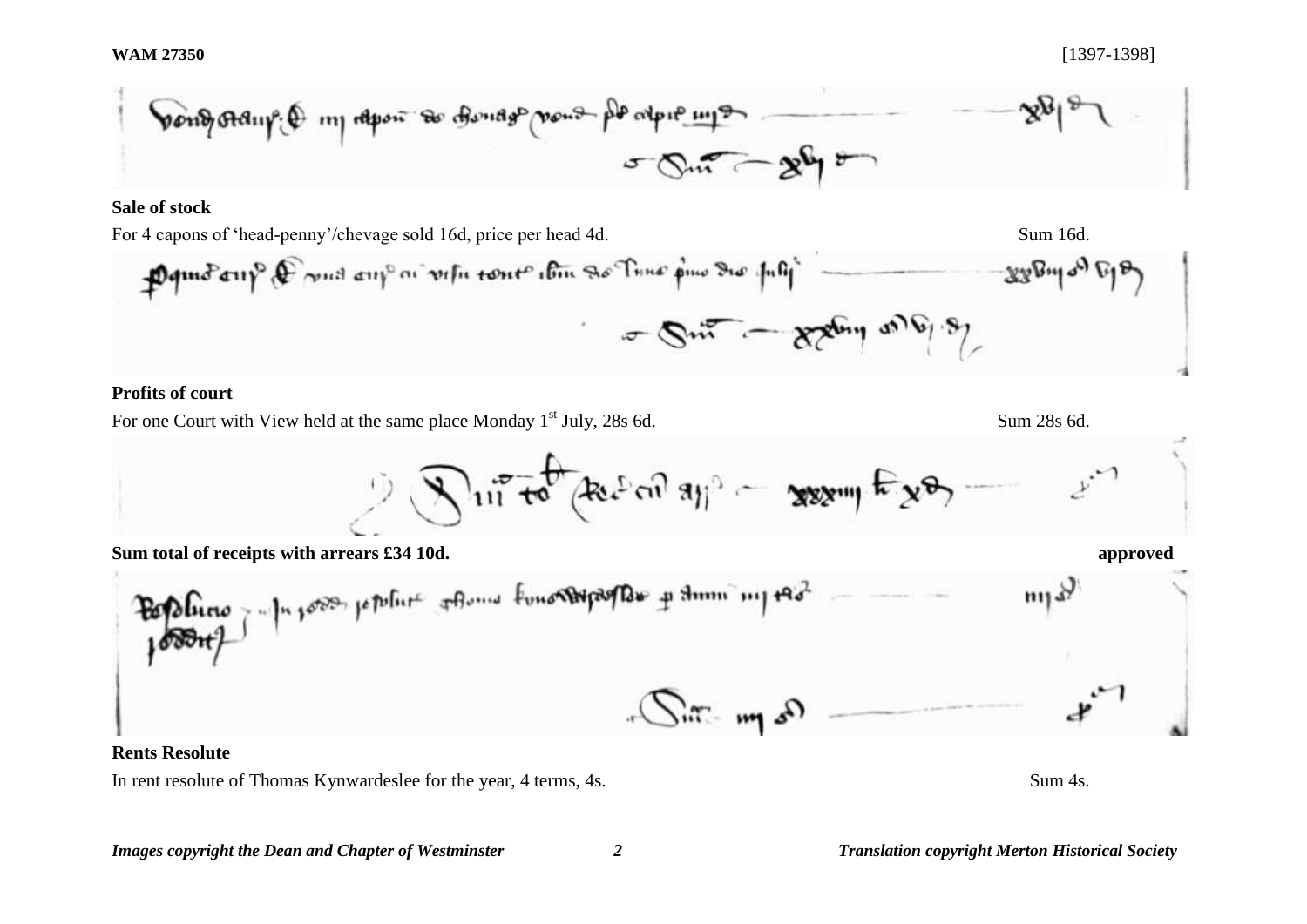**WAM 27350** [1397-1398]

 $\mathcal{H}$  in  $\mathcal{P}$ Tip for Job Dy Wolf soltto Republic tom m ppoliticism style  $w$ R  $\mathbb{C}^{n}$  we be

## **Cash Deliveries**

Delivered to brother John Burwell bailiff of Westminster, both in full payment [*persolutoem*] of arrears and for part of his farm this year by 1 tally, £15. Sum £15.  $\alpha$ 

 $\sqrt{\text{m}}$  on orthonome a life  $\rightarrow$ Sus Entre Amity with Solot no by to Opa my & of all Dikino boat com sobot or song ti gog digo anogmono new hor quet

**Sum of all payments and deliveries £15 4s.** And so Ralph atte Rithe farmer at the same place owes, with £6 6s 4⅝d which John Gildone beadle at the same place owes to him, £18 16s 10d.

*Quietus* Which arrears, however, will be charged in the account next following. And so he is quit in respect of this.

 $\mathbb{R}^{n \times n} = \mathbb{R}^{n \times n}$  $\delta$  alor  $\alpha$  and  $\delta$ 

**Value of the manor this year £15 5s 10d.**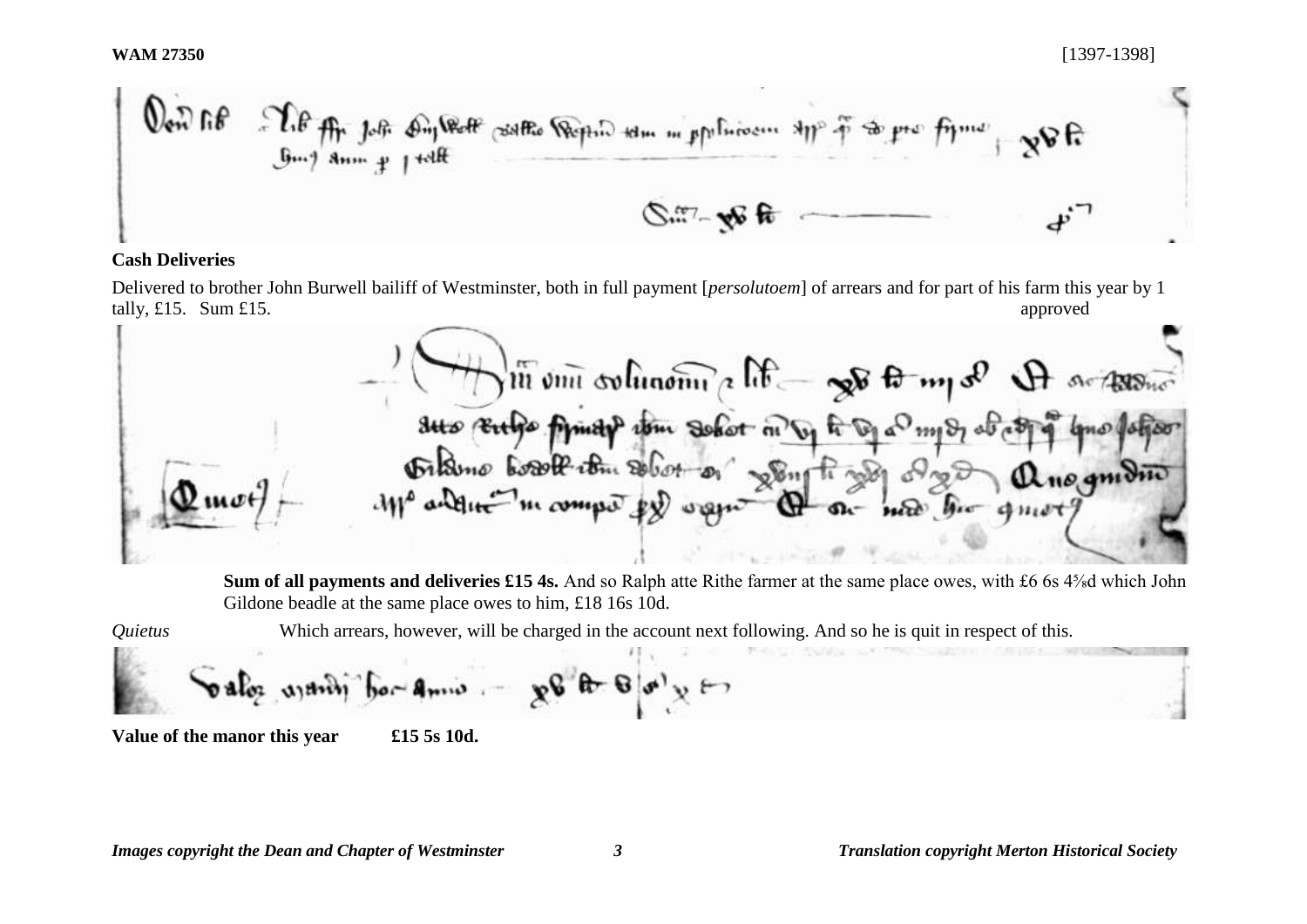## **DORSE**

| $\lim_{\epsilon \to 0} \frac{1}{\epsilon} \int_{0}^{\epsilon} e^{-\epsilon x} \, dx$ | By Jour 211 91° fir in matic |
|--------------------------------------------------------------------------------------|------------------------------|
| $+210$                                                                               | The point village production |
| Dedin Dem John                                                                       | 1 A penir seling 9p was      |
| Super Apon 886 11°                                                                   | 4 pour xxe pp anou m         |

**Wheat** Of the remaining, 12 quarters. And there remain 12 quarters wheat in the hands of Ralph atte Rithe farmer of the same place by indenture. approved

**Peas** Of the remaining, 8 quarters. And there remain 8 quarters peas in the hands of the aforesaid farmer. approved

**Barley** Of the remaining, 18 quarters. And there remain 18 quarters barley in the hands of the aforesaid farmer. approved

**Oats** Of the remaining, 25 quarters. And there remain 25 quarters oats in the hands of the aforesaid farmer. approved

*Images copyright the Dean and Chapter of Westminster 4 Translation copyright Merton Historical Society*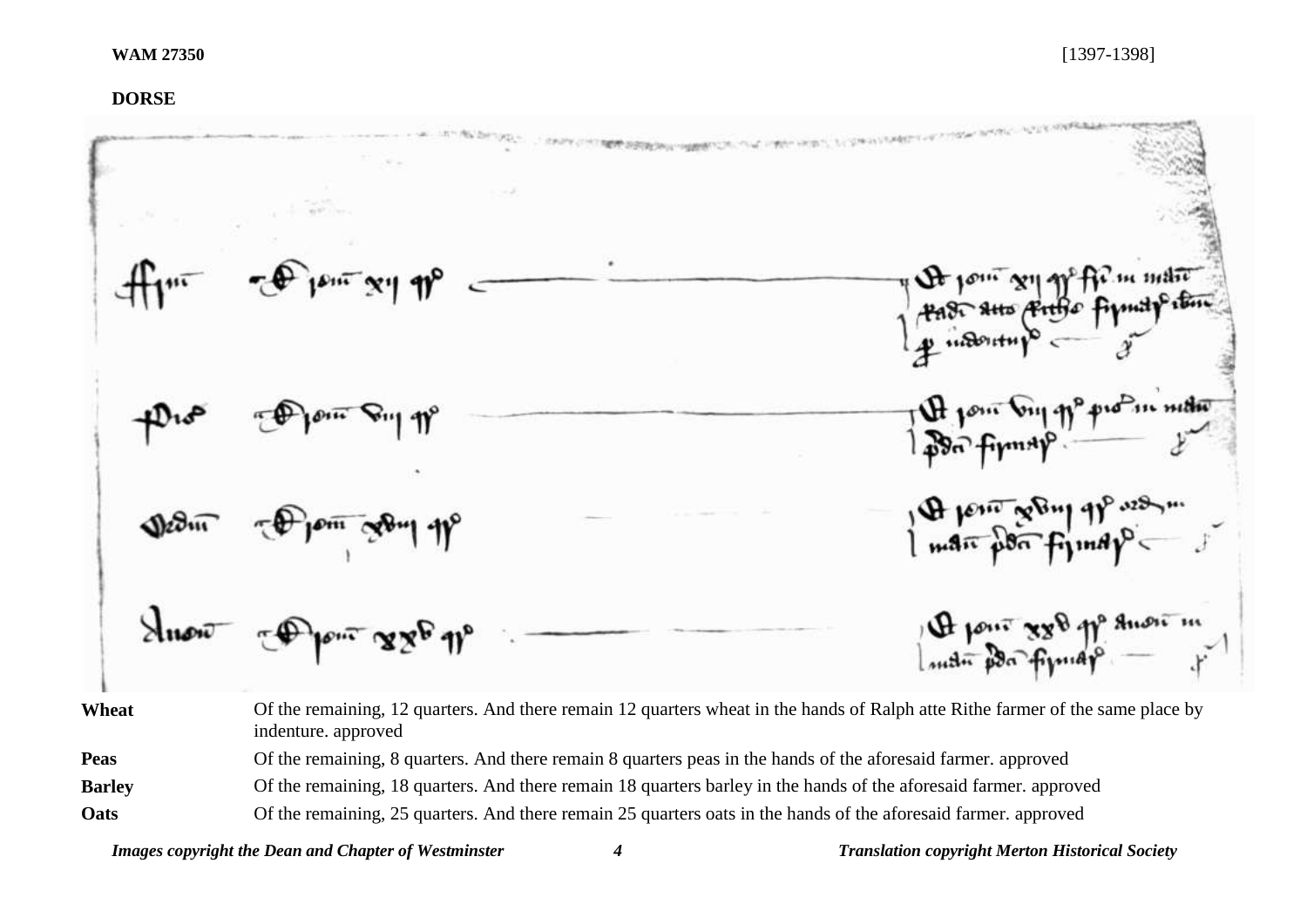*Comput Graup* ٠ H jour y apu approx m fom Dujbouorm mån  $\mathcal{A}_{\mathbf{u}}$ Prom By the Ping Ang 2 my and majust in motive **Carthorses** Of the remaining, 2. And there remain 2 carthorses in the hands of the aforesaid farmer. approved **Oxen** Of the remaining, 8. And there remain 8 oxen in the hands of the aforesaid farmer. approved

Geese Of the remaining, 7, of which 1 gander and 4 breeding females. And there remain 7 geese, of which 1 gander and 4 breeding females, in the hands of the aforesaid farmer. approved